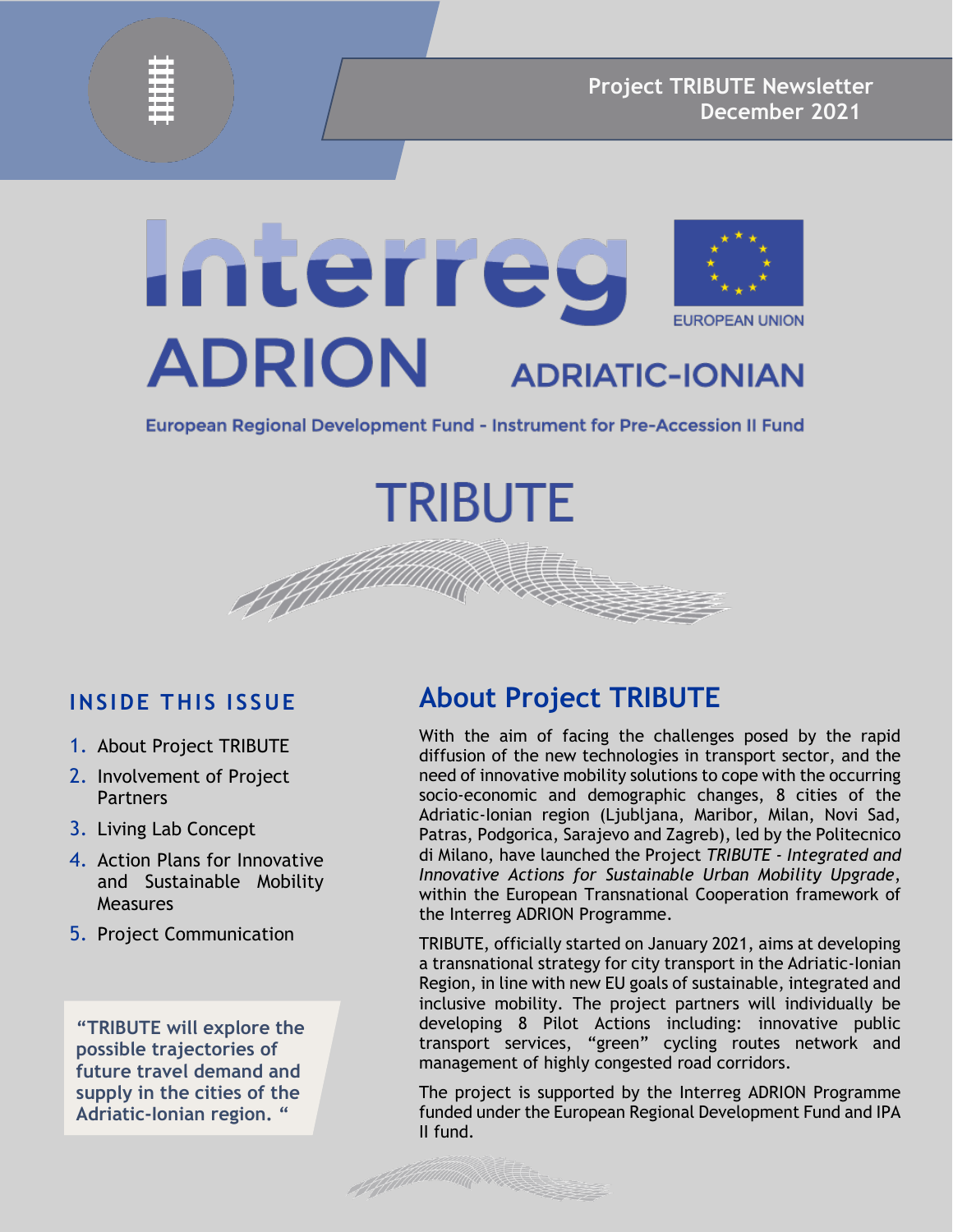#### **Involvement of Project Partners**

Ljubljana, Novi Sad and Sarajevo participate in the sub-group on *Innovative public transport services*. From their plans emerged that incentives to Public Transport (PT) for decarbonization of transport, and the promotion of innovative and tailor-made PT services are primary common elements. In addition, specific actions could be undertaken to tackle the challenges related to aging population and needs of new mobility services (e.g. sharing, door-to-door, seamless…), including advanced public transport information systems and making e-bike accessible also to elderly.



**"The project is planned to be finished by June 30, 2023. Project's Lead Partner is Department of Mechanical Engineering - Politecnico Milano. "**

Maribor, Zagreb and Patras participate in the sub-group on *"Green" cycling routes network*, focusing on accessibility and promotion of bicycle use also along congested traffic routes. Specific actions include greenery along pedestrian and cycling routes, creation of green bays for cycling integrated with public transport, and other environmental-friendly transport solutions.

Podgorica and Milan, participating in the sub-group on *Management of highly congested road corridors*, intend to develop open-source tools for traffic management to be potentially scaled up also to other cities. Coordination among mobility actors (e.g. public transport agencies, sharing vehicles operators, police, …) is a key aspect of traffic management, particularly sharing information about traffic regulation, events organization, city times for the implementation of coordinated and synergetic urban mobility policies.

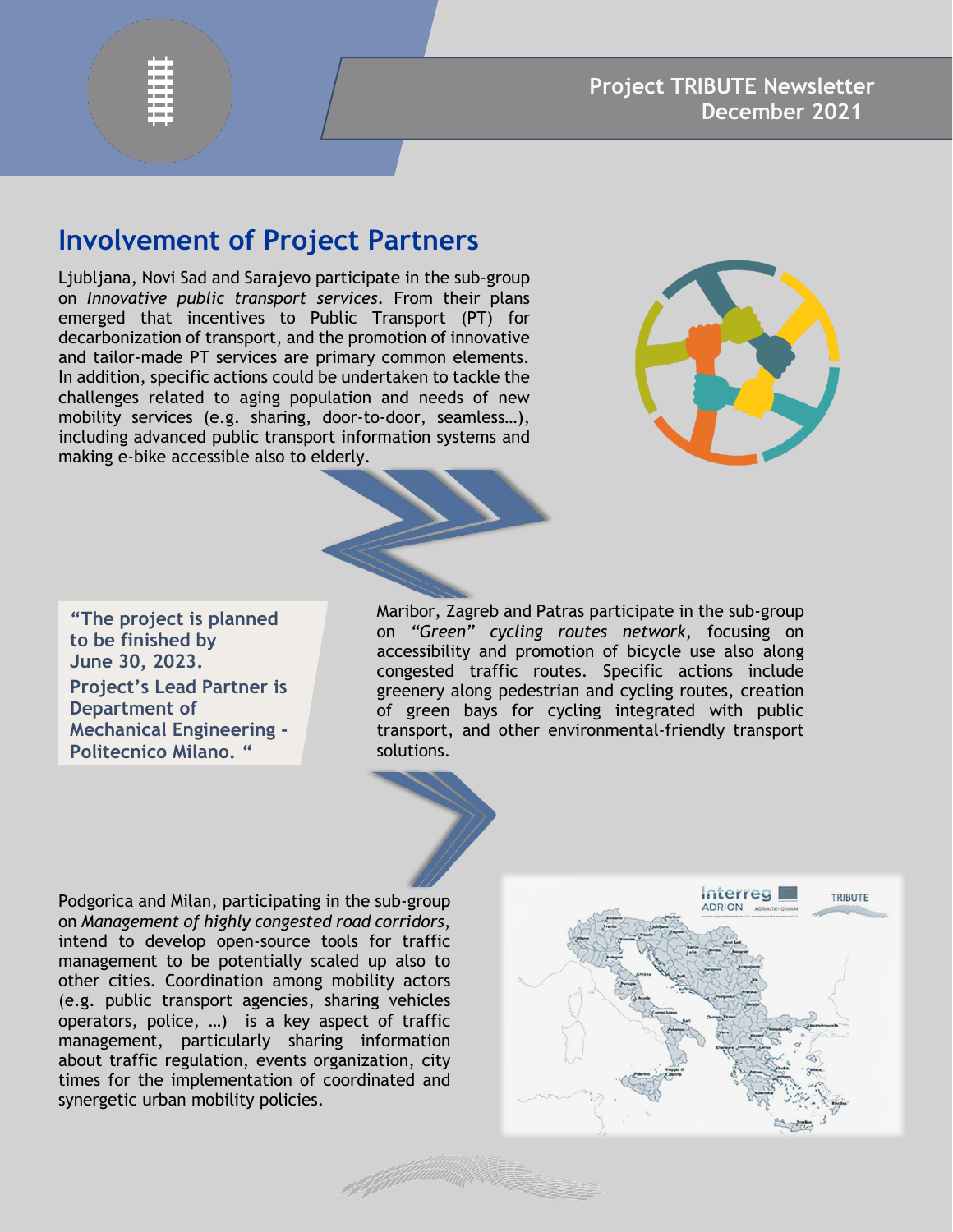# **Living Lab Concept**

Each partner involved in the project, will create and implement a Living Lab in the field of environment friendly and low-carbon transport systems. This will be cooperative structure requiring active interaction of target groups under initiators' guidance in order to co-create, implement and monitoring policies for sustainable and innovative city mobility.

The methodology for Living Lab creation has been proposed as a new "public-private-people partnership" forms in which citizens, companies, researchers and public administrations collaborate in order to find innovative solutions for the urban mobility. The overall goal is to actively involve the end-users into the implementation of pilot actions for sustainable mobility and to create a base knowledge for taking up low-carbon city-transport measures.

Target groups will be addressed and informed, via knowledge web-platform, about best practices, new trends, available tools, to promote acceptance of ICT based services and new technologies that bring changes into our lives and to adapt the legislative and policy framework to those changes. More than 190 different stakeholders have been identified and involved in TRIBUTE so far, while 60+ signed letters of intent have been collected.



The most crucial factor for successful implementation of the living lab element is a knowledge platform. In agreement with Marche Region (Italy), the EUSAIR Stakeholder Platform (ESP) has been adopted as TRIBUTE Knowledge Platform, as a dynamic and interactive base for facilitating access to best practices in urban mobility schemes, and exchanges among stakeholders in the Adriatic-Ionian Region. This represents an added value for ADRION Programme achieved through intertwining two Interreg projects: EUSAIR Facility Point and TRIBUTE.



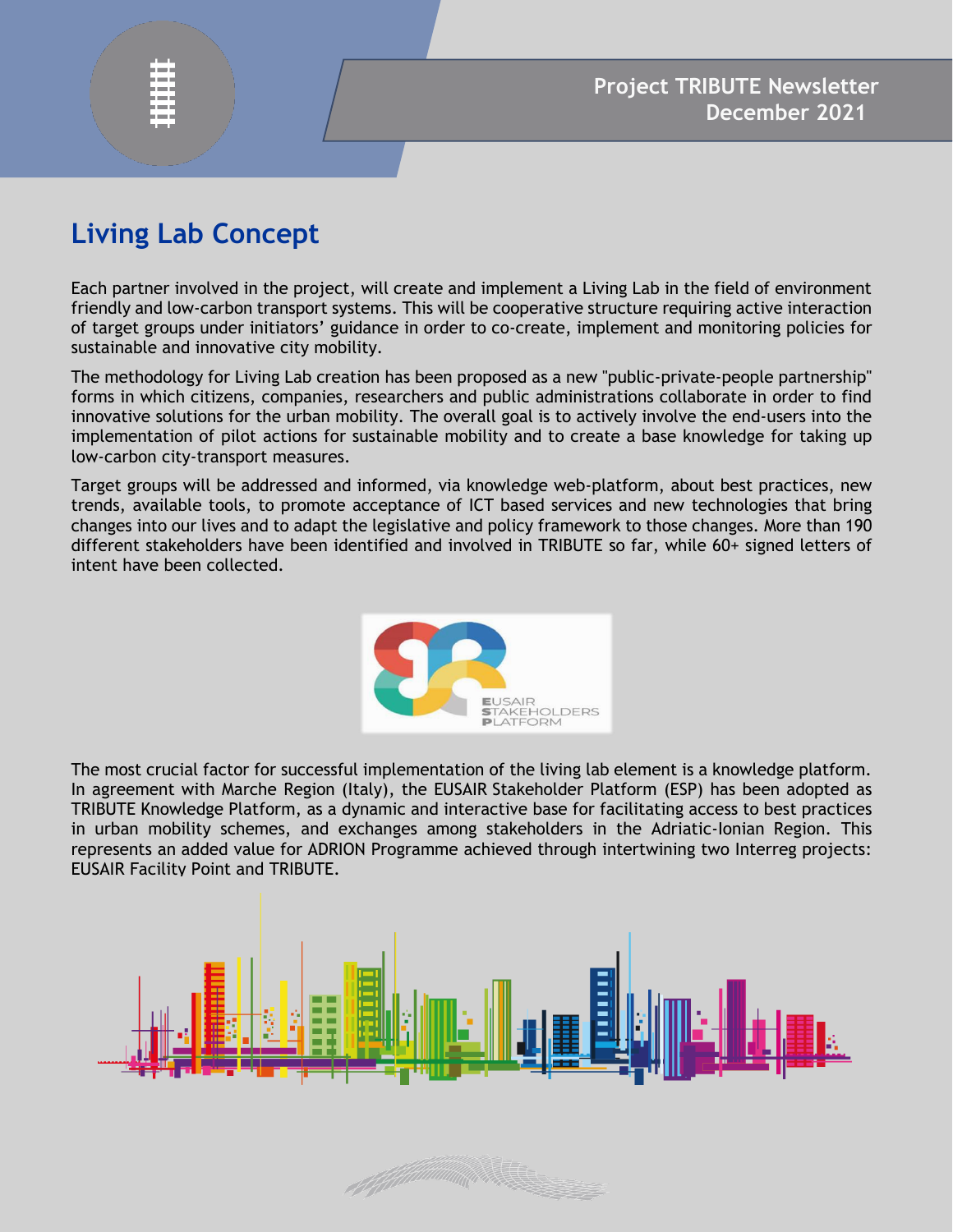## **Action Plans for Innovative and Sustainable Mobility Measures**



Action Plans, one for each city involved in the project, will be developed for improving multimodal and low carbon urban mobility and environmental quality. The plans will include actions that could be scalable and transferable to the mobility needs of the variety of urban contexts in the Adriatic-Ionian region, in order to promote Public Transport and active modes (like cycling and walking), and to reduce car ownership and individual transport.

A methodology for the Action Plans development and implementation is proposed based on several key elements common to the 8 cities involved in TRIBUTE. These elements refer to:

- **National Scale Planning Policy** National Recovery and Resilience Plan (NRRP) unveils the national funds addressed by the European Union to work on a recovery plan after the COVID-19 pandemic crisis. Within the NRRP is important to identify those projects synergetic with the TRIBUTE pilot actions.
- **High Policy consistency at City scale** SUMP (Sustainable Urban Mobility Plan) and other similar city mobility plans, will be used to identify the areas of interest and the targets common to TRIBUTE pilot actions.
- **Pilot Actions' contribution extent** TRIBUTE pilot actions may contribute to achieve already set policy targets, identified projects or actions consistent with the SUMP's and other city mobility plans.
- **Comprehensive Assessment of the Living Lab approach** The effectiveness of the living lab approach will be assessed in its capacity of being adopted also for other mobility projects in the city.

Data collected from every project partner has been compiled and analyzed. 5 steps that are mutual in each partners' identification process are the following ones:

- 1. Problem description
- 2. Activity specification & City's expectations
- 3. Detailed Gantt chart of the pilot action
- 4. Result presentation
- 5. Risks and challenges

*Pilot Action Identification* **and** *Methodology for the Action Plan* **are both scheduled to be completed by the end of 2021.**